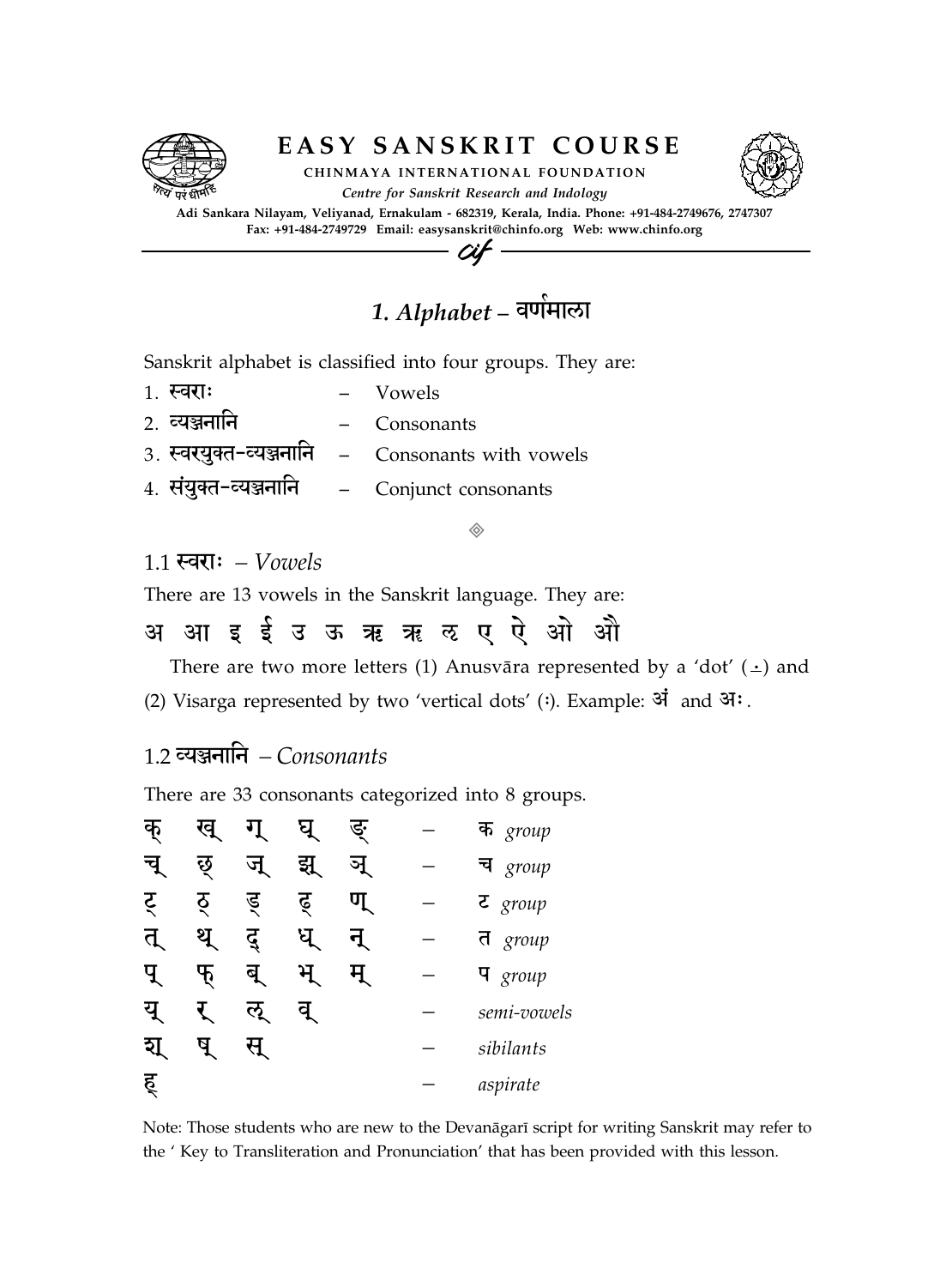Almost all the consonants drop their 'vertical line' and the 'slanting line' that are below them to form half consonants. Note that their pronunciation does not change due to this modification.

| 1.                    | क्                 |     | क्                      | 18. | द् | $=$ |                      |
|-----------------------|--------------------|-----|-------------------------|-----|----|-----|----------------------|
| 2.                    | ख्                 |     | र्                      | 19. | ध् | $=$ | ε                    |
| 3.                    | ग्                 | $=$ | J                       | 20. | न् | $=$ | $\overline{\bullet}$ |
| 4.                    | घ्                 |     | ε                       | 21. | प् | $=$ | $\mathbf C$          |
| 5.                    | ङ्                 | $=$ |                         | 22. | फ् | $=$ | 4                    |
| 6.                    | च्                 |     | ₹                       | 23. | ब् | $=$ | $\overline{\circ}$   |
| 7.                    | छ्                 | $=$ |                         | 24. | भ् | $=$ | £                    |
| 8.                    | ज्                 |     | $\overline{\mathbf{v}}$ | 25. | म् | $=$ | t                    |
| 9.                    | झ्                 |     | इ                       | 26. | यू | $=$ | र                    |
| 10.                   | ञ्                 |     | $\overline{\mathbf{c}}$ | 27. | र् | $=$ | $\mathbf{z}$         |
| 11. $\xi$             |                    | $=$ |                         | 28. | ऌ् | $=$ | $\bar{e}$            |
| 12. $\overline{Q}$    |                    |     |                         | 29. | व् | $=$ | $\overline{\bullet}$ |
| $13.$ ड्              |                    |     |                         | 30. | য্ | $=$ | इ                    |
| $14. \, \overline{6}$ |                    | $=$ |                         | 31. | ष् | $=$ | $\pmb{\varrho}$      |
|                       | $15.$ $\P$         | $=$ | U                       | 32. | स् | $=$ | F                    |
|                       | $16. \overline{d}$ |     | $\overline{\tau}$       | 33. | ह् | $=$ |                      |
|                       | 17. ध्             | $=$ | S.                      |     |    |     |                      |

Observe that some consonants do not have any vertical lines in them and therefore do not change. For example:  $\xi$   $\xi$   $\xi$  and  $\xi$ .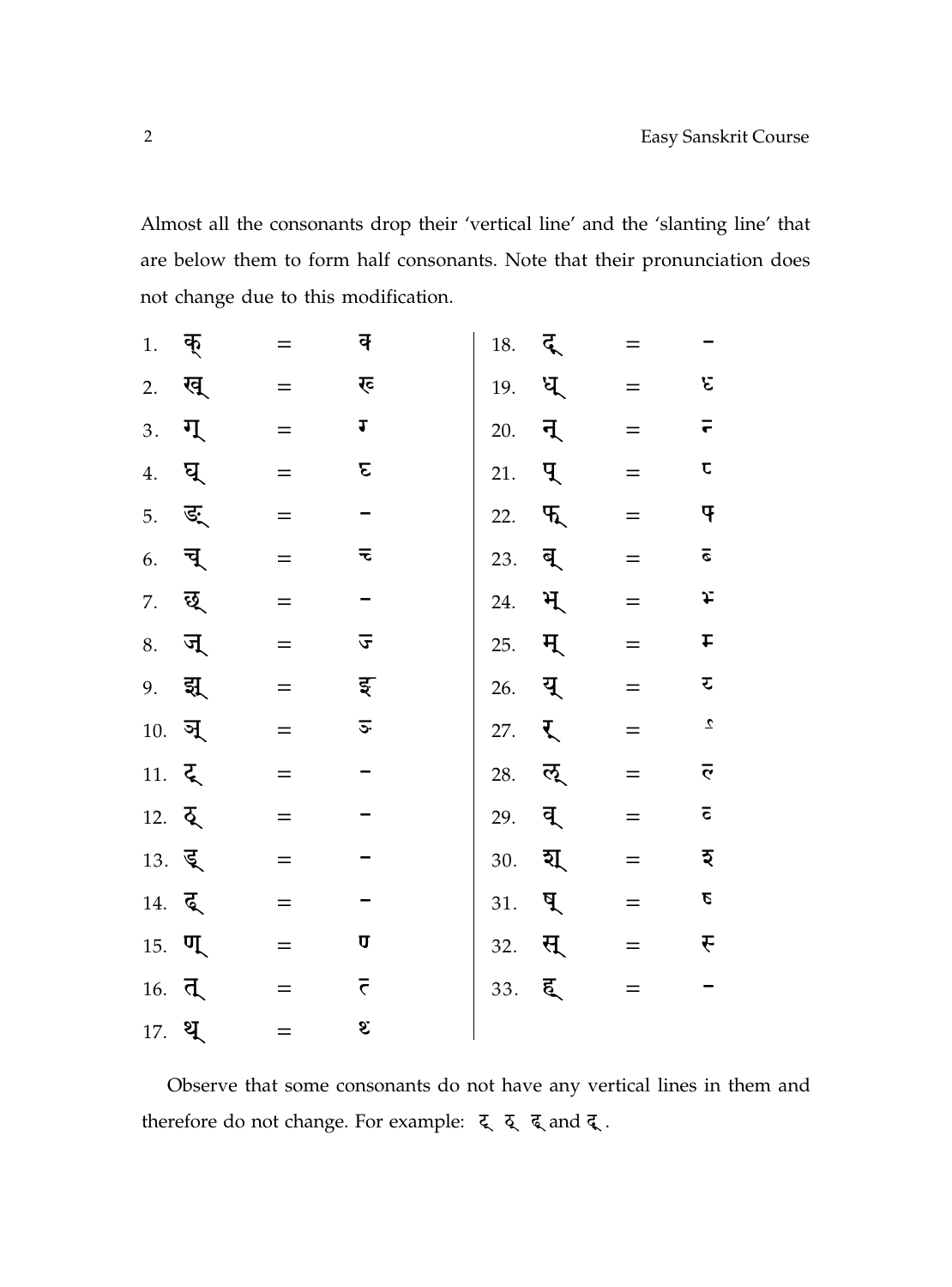## 1.3. स्वरयुक्त-व्यञ्जनानि - Consonants United with Vowels

The consonants that are combined with vowels are called 'svarayuktavyañjanāni'.

| क् | $\ddag$          | अ | $=$ | क   |
|----|------------------|---|-----|-----|
| क् | $\boldsymbol{+}$ | आ | $=$ | का  |
| क् | $\overline{+}$   | इ | $=$ | कि  |
| क् | $\overline{+}$   | ई | $=$ | की  |
| क् | $\ddot{}$        | उ | $=$ | कु  |
| क् | $\ddot{}$        | ऊ | $=$ | कू  |
| क् | $\ddot{}$        | ऋ | $=$ | कृ  |
| क् | $\ddot{}$        | ॠ | $=$ | कॄ  |
| क् | $\ddot{}$        | ऌ | $=$ | क़ॢ |
| क् | $\ddot{}$        | ए | $=$ | के  |
| क् | $\ddot{}$        | ऐ | $=$ | कै  |
| क् | $\ddot{}$        | ओ | $=$ | को  |
| क् | $\ddot{}$        | औ | $=$ | को  |

With anusvāra  $(\underline{\cdot})$  and visarga  $(\cdot)$ , the forms are:

| क् | $+$ | अं | $\equiv$ | कं |
|----|-----|----|----------|----|
| क् | $+$ | अः | $=$      | कः |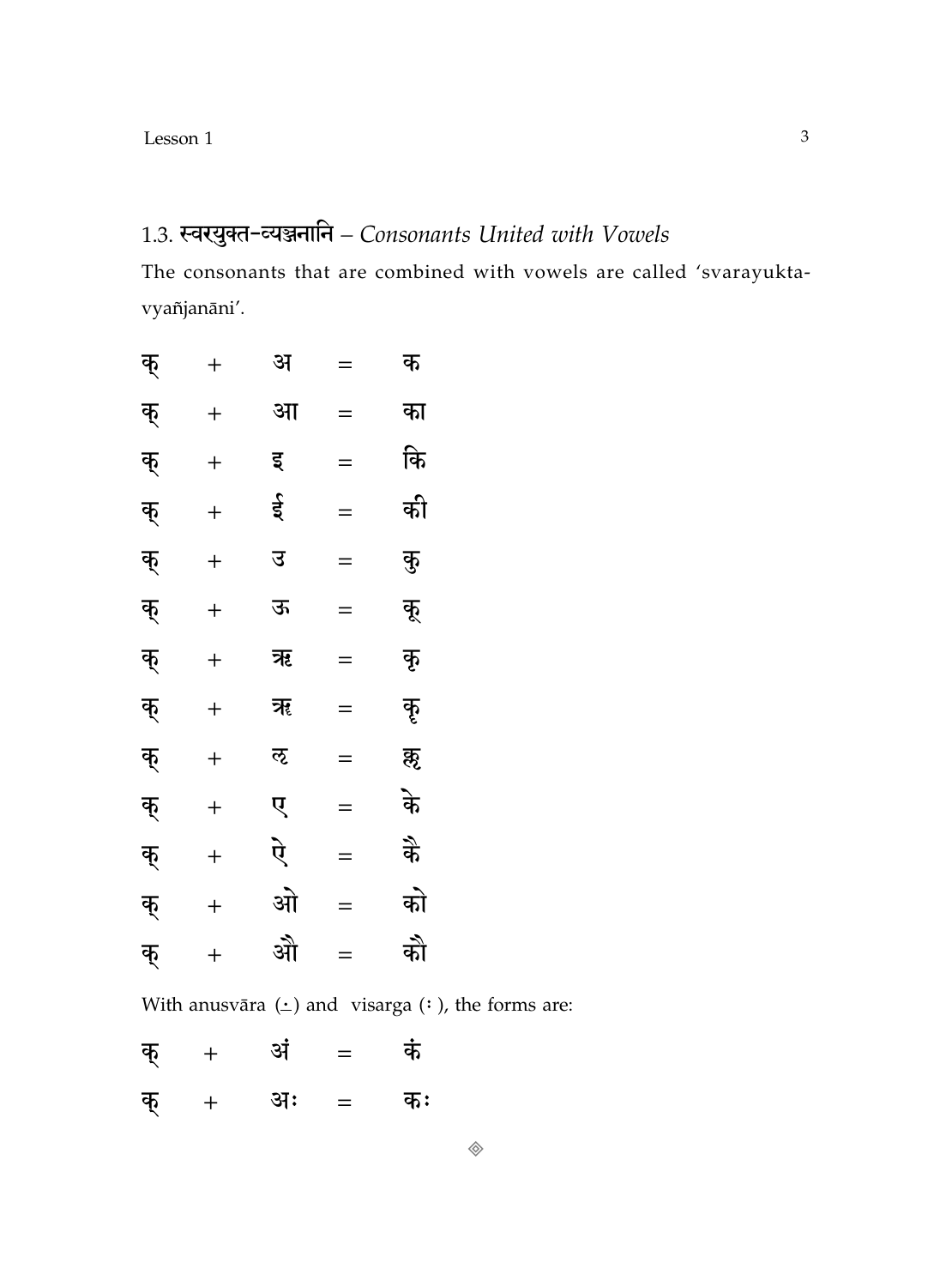|    | अ  | आ  | इ  | ई  | उ  | ऊ    | ऋ  | ॠ  | ऌ    | ए              | ऐ      | ओ           | औ    | अं  | अः       |
|----|----|----|----|----|----|------|----|----|------|----------------|--------|-------------|------|-----|----------|
| क् | क  | का | कि | की | कु | कू   | कृ | कृ | क्ऌ  | के             | र्के   | को          | को   | कं  | कः       |
| ख् | ख  | खा | खि | खी | खु | खू   | खृ | खॄ | रव्ह | खे             | खै     | खो          | खो   | खं  | खः       |
| ग् | ग  | गा | गि | गी | गु | गू   | गृ | गृ | ग्ऌ  | गे             | र्ने   | गो          | गौ   | गं  | गः       |
| घ् | घ  | घा | घि | घी | घु | घू   | घृ | घॄ | घ्ऌ  | घे             | र्चे   | घो          | ब्रे | घं  | घः       |
| ङ् | ङ  | ङा | ङि | ङी | ङु | ड्रु | ङ् | ङॄ | ङ्ऌ  | ङे             | दुः    | ङो          | ङो   | ड़ं | ङः       |
|    |    |    |    |    |    |      |    |    |      |                |        |             |      |     |          |
| च् | च  | चा | चि | ची | चु | चू   | चृ | चॄ | च्ऌ  | चे             | र्चे   | <u>जे</u> । | चे   | चं  | चः       |
| छ् | छ  | छा | छि | छी | छु | छू   | छृ | छॄ | छुऌ  | छे             | र्दु   | छो          | छो   | छं  | छः       |
| ज् | ज  | जा | जि | जी | जु | जू   | जृ | जॄ | ज्ऌ  | जे             | जै     | जो          | जौ   | जं  | जः       |
| झ् | झु | झा | झि | झी | झु | झू   | झु | झृ | इऌ   | झे             | झे     | झो          | झो   | झं  | झः       |
| ञ् | ञ  | ञा | ञि | ञी | ञु | ञू   | ञृ | ञृ | ञ्ऌ  | जे             | ञै     | ञो          | ञौ   | ञं  | ञः       |
|    |    |    |    |    |    |      |    |    |      |                |        |             |      |     |          |
| ट् | ट  | टा | डि | टी | टु | टू   | ट् | टॄ | ट्ऌ  | टे             | टे     | टो          | टी   | ざ   | <b>こ</b> |
| ठ् | ठ  | ठा | ठि | ठी | ढु | ठू   | ठृ | ठॄ | ठ्ऌ  | $\mathfrak{F}$ | م<br>ح | ठो          | ঠী   | ざ   | 5:       |
| डू | ड  | डा | डि | डी | डु | डू   | डू | डॄ | ड्ऌ  | डे             | ड़े    | डो          | डी   | डं  | डः       |
| द् | ढ  | ढा | ढि | ढी | ढु | ढू   | ढू | ढॄ | द्ऌ  | ढे             | दै     | ढो          | ढी   | ढं  | ढः       |
| ण् | ण  | णा | णि | णी | णु | णू   | णृ | णॄ | णऌ   | णे             | णै     | णो          | णौ   | णं  | णः       |

This chart gives you an overall view of all the svarayukta-vyañjanāni.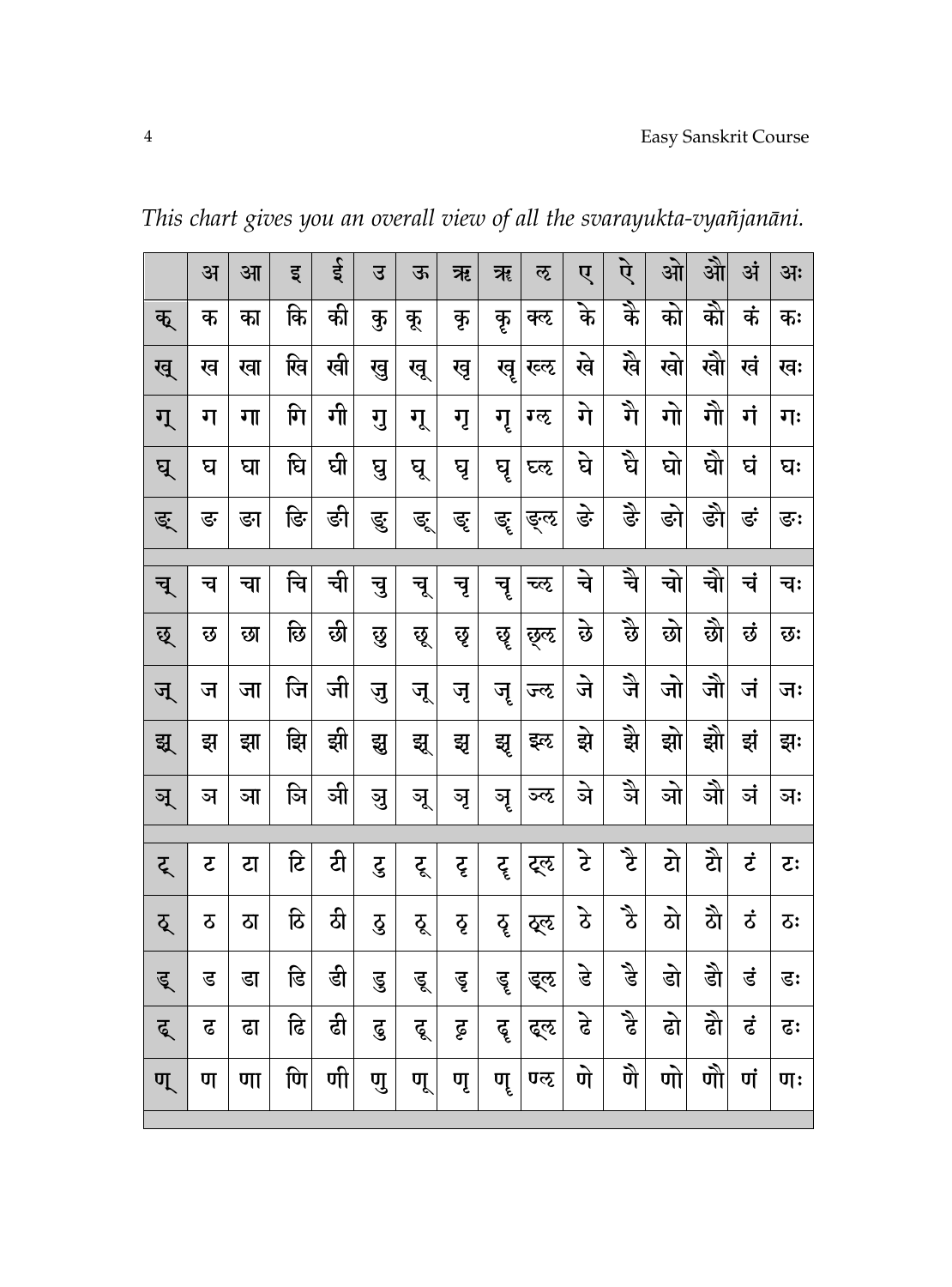|    |    |    |              |    |    |    |     |     |      |                            |                            |                            | औ             |     |                |
|----|----|----|--------------|----|----|----|-----|-----|------|----------------------------|----------------------------|----------------------------|---------------|-----|----------------|
|    | अ  | आ  | इ            | ई  | उ  | ऊ  | ऋ   | ॠ   | ऌ    | ए                          | ऐ                          | ओ                          |               | अं  | अः             |
| त् | त  | ता | ति           | ती | तु | तू | तृ  | तृ  | त्ऌ  | ते                         | त्रै                       | तो                         | <u>ते</u>     | तं  | तः             |
| थ् | थ  | था | थि           | थी | थु | थू | थृ  | थृ  | थ्ऌ  | थे                         | थे $\overline{\mathbf{r}}$ | थो                         | थो            | थं  | थः             |
| द् | द् | दा | दि           | दी | दु | दू | दू  | दॄ  | द्ऌ  | दे                         | दै                         | दो                         | दौ            | दं  | दः             |
| ध् | ध  | धा | धि           | धी | पु | धू | धृ  | घॄ  | ध्ऌ  | घे                         | र्धे                       | धो                         | धे            | र्ध | धः             |
| न् | न  | ना | नि           | नी | नु | नू | नृ  | नॄ  | न्ऌ  | ने                         | ने $\overline{a}$          | नो                         | ने            | नं  | नः             |
| प् | प  | पा | पि           | पी | पु | पू | पृ  | पॄ  | प्ऌ  | पे                         | पै                         | पो                         | पौ            | पं  | पः             |
| फ् | फ  | फा | फि           | फी | F  | Ř  | F   | फू  | फ्ऌ  | फे                         | फै                         | फो                         | फो            | फं  | $\mathbf{F}$ : |
| ब् | ब  | बा | बि           | बी | बु | बू | बृ  | बॄ  | ब्ऌ  | बे                         | र्वे                       | बो                         | बी            | बं  | बः             |
| भ् | ਮੋ | भा | भि           | भी | भु | भू | ਮ੍ਰ | ਸ੍ਰ | भ्ऌ  | भे                         | भै                         | भो                         | मे            | भं  | भः             |
| म् | म  | मा | मि           | मी | मु | मू | मृ  | मृ  | म्ऌ  | मे                         | मै                         | मो                         | मौ            | मं  | मः             |
|    |    |    |              |    |    |    |     |     |      |                            |                            |                            |               |     |                |
| यू | य  | या | यि           | यी | यु | यू | यृ  | यॄ  | य्ऌ  | ये                         | यै                         | यो                         | यो            | यं  | यः             |
| र् | र  | रा | रि           | री | रु | रू | रृ  | रृ  | र्द  | रे                         | र्ी                        | रो                         | री            | रं  | रः             |
| ऌ् | ल  | ला | लि           | ली | ऌु | लू | ऌृ  | ॡ   | ल्लृ | ले                         | रे                         | लो                         | लौ            | लं  | ऌः             |
| व् | व  | वा | वि           | वी | वु | वू | वृ  | वॄ  | व्ऌ  | वे                         | वै                         | वो                         | वो            | वं  | वः             |
| য্ | হা | शा | $\sim$<br>शि | शी | যু | যূ | যৃ  | যূ  | इऌ   | $\blacktriangledown$<br>হা | ষী                         | $\blacktriangledown$<br>शो | $\sim$<br>शौं | शं  | হাः            |
| ष् | ष  | षा | षि           | षी | षु | षू | षृ  | षृ  | ष्ठ  | षे                         | षै                         | षो                         | षे            | षं  | षः             |
| स् | स  | सा | सि           | सी | सु | सू | सृ  | सॄ  | स्ऌ  | से                         | सै                         | सो                         | सौ            | सं  | सः             |
|    |    |    |              |    |    |    |     |     |      |                            |                            |                            |               |     |                |
| ह् | ह  | हा | हि           | ही | हु | हू | हृ  | हॄ  | ह्ऌ  | हे                         | है                         | हो                         | हो            | हं  | हः             |
|    |    |    |              |    |    |    |     |     |      |                            |                            |                            |               |     |                |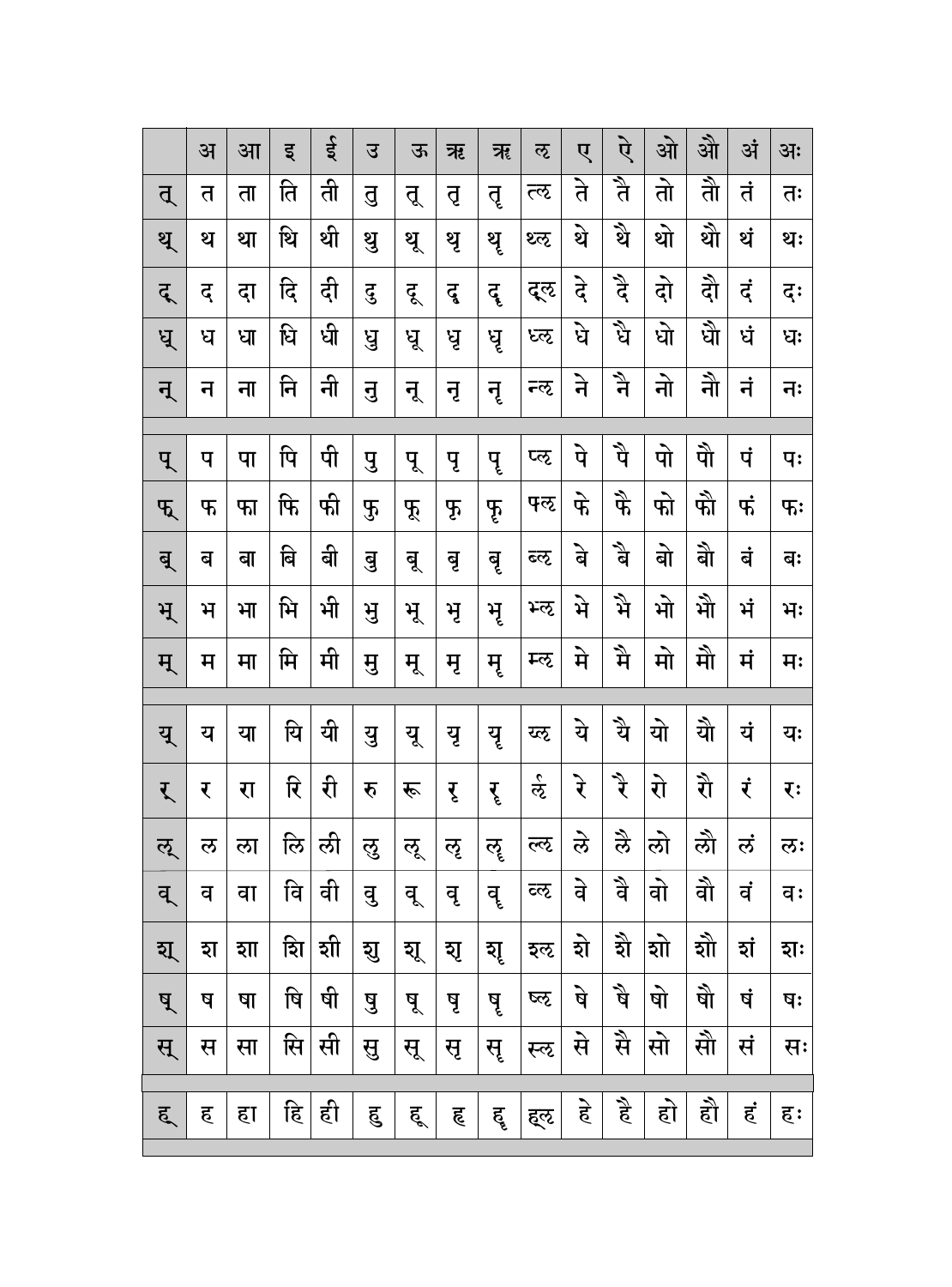# 1.4. संयुक्त-व्यञ्जनानि - Conjunct Consonants

A conjunct consonant is formed when two or more consonants are joined together. For ease of reading we have presented the second consonant with the vowel अ.

| $1.$ | क् | $^{+}$                           | क | $=$ | क्क | $18.$ च्     | $+$       | छ |     | च्छ |
|------|----|----------------------------------|---|-----|-----|--------------|-----------|---|-----|-----|
| 2.   | क् | $+$                              | त | $=$ | क्त | 19. चू       | $+$       | म | $=$ | च्म |
| 3.   | क् | $\ddot{}$                        | न | $=$ | क्न | $20.$ चू     | $\ddot{}$ | य | $=$ | च्य |
| 4.   | क् | $+$                              | म | $=$ | क्म | 21. जू       | $\ddot{}$ | ज | $=$ | ज्ज |
| 5.   | क् | $\ddot{}$                        | य | $=$ | क्य | 22. जू       | $\ddot{}$ | व | $=$ | ज्व |
| 6.   | क् | $\ddot{}$                        | ल | $=$ | क्ल | 23. जू       | $\ddot{}$ | य | $=$ | ज्य |
| 7.   | क् | $\ddot{}$                        | व | $=$ | क्व | 24. ञ्       | $+$       | छ | $=$ | ञ्छ |
| 8.   | ख् | $\ddot{}$                        | य | $=$ | ख्य | $25. \, \xi$ | $+$       | य | $=$ | ठच  |
| 9.   | ग् | $\begin{array}{c} + \end{array}$ | ण | $=$ | ग्ण | $26.$ डू     | $+$       | य | $=$ | ड्य |
| 10.  | ग् | $+$                              | ध | $=$ | ग्ध | 27. दू       | $+$       | य | $=$ | द्य |
| 11.  | ग् | $\ddot{}$                        | न | $=$ | ग्न | $28.$ $\Pi$  | $+$       | र | $=$ | ण्ट |
| 12.  | ग् | $+$                              | म | $=$ | ग्म | $29.$ $\P$   | $+$       | ठ | $=$ | ण्ठ |
| 13.  | ग् | $+$                              | य | $=$ | ग्य | $30.$ $\P$   | $+$       | ड | $=$ | ण्ड |
| 14.  | ग् | $\ddot{}$                        | ल | $=$ | ग्ल | $31.$ $\P$   | $+$       | ढ | $=$ | ण्ढ |
| 15.  | ग् | $\ddot{}$                        | व | $=$ | ग्व | $32.$ $\P$   | $+$       | ण | $=$ | ण्ण |
| 16.  | घ् | $+$                              | न | $=$ | घ्न | $33.$ $\P$   | $+$       | म | $=$ | ण्म |
| 17.  | च् | $\ddot{}$                        | च |     | च्च | $34.$ $\P$   | $+$       | य | $=$ | ण्य |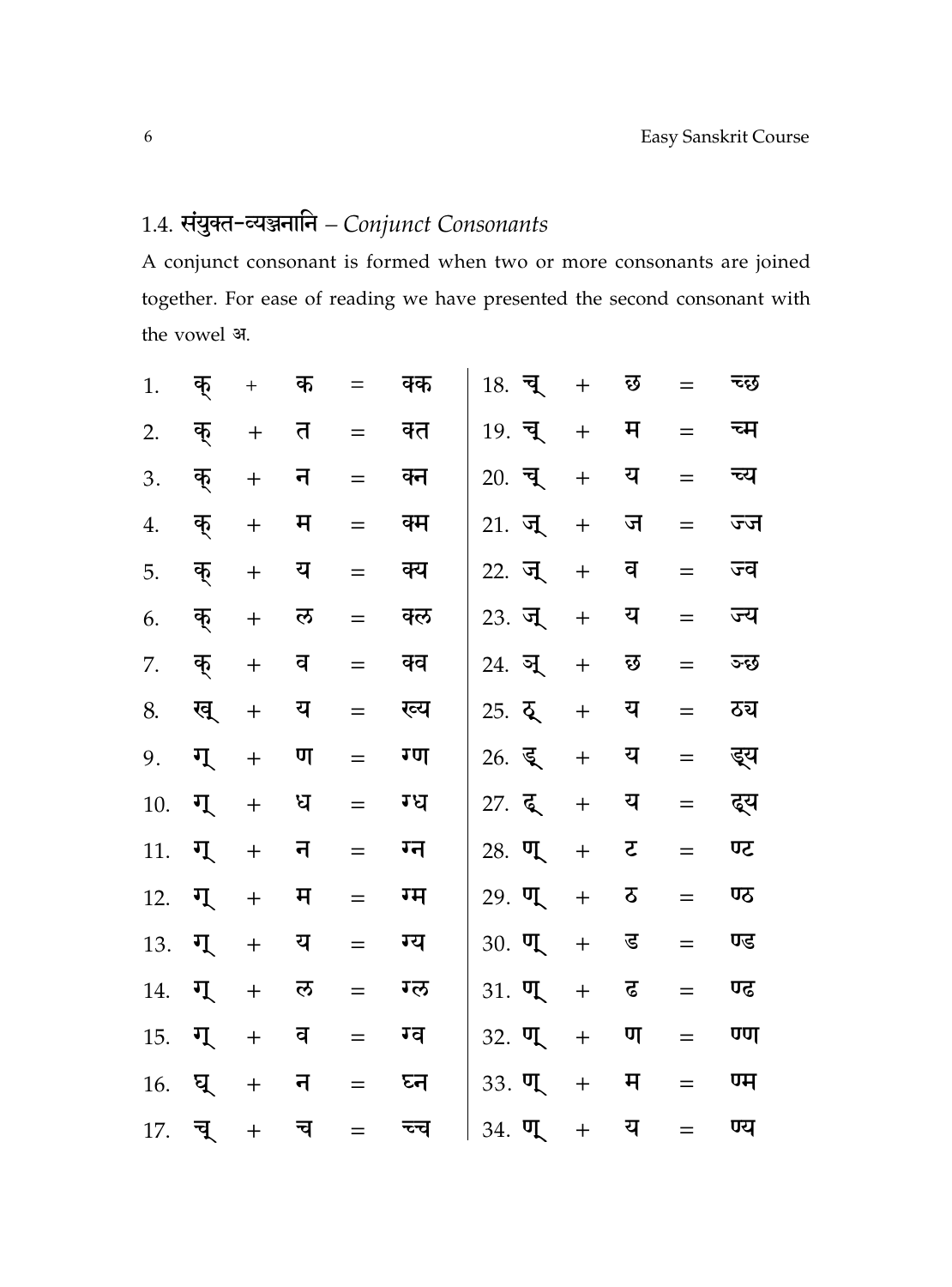| esson |
|-------|
|-------|

| 35.    | ण्  | $+$                              | व  | $=$ | ण्व                         | $56.$ T                                    | $+$ | त | $=$ | प्त |
|--------|-----|----------------------------------|----|-----|-----------------------------|--------------------------------------------|-----|---|-----|-----|
| 36.    | त्  | $\boldsymbol{+}$                 | थ  | $=$ | त्थ                         | 57. <b>L</b>                               | $+$ | न | $=$ | प्न |
| 37.    | त   | $+$                              | न  | $=$ | त्न                         | 58. <b>q</b>                               | $+$ | य | $=$ | प्य |
| 38.    | त्  | $+$                              | प  | $=$ | त्प                         | $59.$ T                                    | $+$ | ल | $=$ | प्ल |
| 39. त् |     | $+$                              | म  | $=$ | त्म                         | $60.$ T                                    | $+$ | स | $=$ | प्स |
| 40.    | त्  | $+$                              | य  | $=$ | त्य                         | $61.$ $\overline{6}$                       | $+$ | य | $=$ | फ्य |
| 41.    | त्  | $+$                              | व  | $=$ | त्व                         | $62. \ \overline{9}$                       | $+$ | ज | $=$ | ब्ज |
| 42.    | त्  | $+$                              | स  | $=$ | त्स                         | $63.$ ब्                                   | $+$ | द | $=$ | डद  |
| 43.    | ्थ् | $\begin{array}{c} + \end{array}$ | न  | $=$ | ध्न                         | $64.$ ब्                                   | $+$ | ध | $=$ | ब्ध |
| 44.    | ्थ् | $+$                              | य  | $=$ | थ्य                         | 65. भू                                     | $+$ | य | $=$ | भ्य |
| 45.    | ्दू | $+$                              | भ  | $=$ | द्भ                         | $66.$ म्                                   | $+$ | न | $=$ | म्न |
| 46.    | ध   | $\ddot{}$                        | न  | $=$ | ध्न                         | 67. मृ                                     | $+$ | प | $=$ | म्प |
| 47.    | ध्  | $+$                              | म  | $=$ | ध्म                         | $68.$ H                                    | $+$ | ब | $=$ | म्ब |
| 48.    | ध्  | $+$                              | य  | $=$ | ध्य                         | $69.$ म्                                   | $+$ | भ | $=$ | ਸ਼  |
| 49.    | ध्  | $+$                              | व  | $=$ | ध्व                         | $70.$ म्                                   | $+$ | म | $=$ | म्म |
| 50.    | ान् | $+$                              | त  | $=$ | न्त                         | $71.$ म्                                   | $+$ | य | $=$ | म्य |
| 51.    | ्न् | $+$                              | द् | $=$ | न्द्                        | 72. H                                      | $+$ | ल | $=$ | म्ल |
| 52. न् |     | $+$                              | ध  | $=$ | न्ध                         | 73. यू                                     | $+$ | य | $=$ | य्य |
|        |     |                                  |    |     |                             | 53. <b>न्</b> + म = न्म   74. ल् + क = ल्क |     |   |     |     |
|        |     |                                  |    |     | $54.$ न् + य = न्य          | 75. लू + प = ल्प                           |     |   |     |     |
|        |     |                                  |    |     | $55. \t{7} + \t{7} = \t{7}$ | 76. लू + म = ल्म                           |     |   |     |     |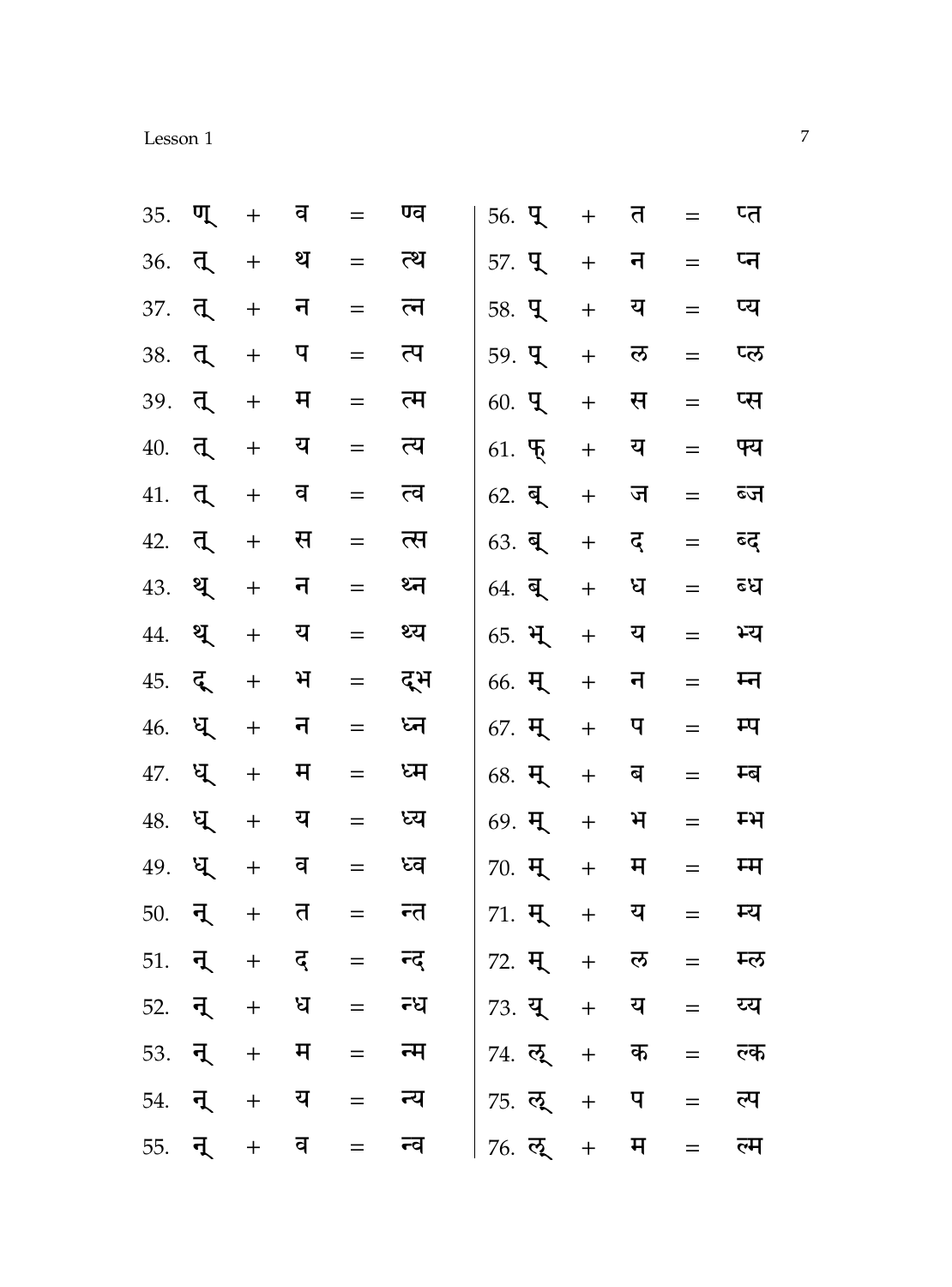|                                         |     | 77. ऌ. + य          |         | = ल्य | $91. \, 9$ + $9$                   |                      | $=$ | ष्प |
|-----------------------------------------|-----|---------------------|---------|-------|------------------------------------|----------------------|-----|-----|
|                                         |     | 78. ऌ्रू + ल        |         | = ल्ल | 92. घ्                             | $+$ $\overline{H}$ = |     | ष्म |
|                                         |     | 79. ऌ्रू + व        | $=$     | ल्व   | $93.9 + 9$                         |                      | $=$ | ष्य |
|                                         |     | $80.$ व् + य        | $=$     | व्य   | $94.$ ष् $+$ व                     |                      | $=$ | ष्व |
|                                         |     | $81.$ श्यू + च      | $=$     | इच    | $95. \ \mathbf{H} + \mathbf{\Phi}$ |                      | $=$ | स्क |
|                                         |     | 82. श्रू + न        | $=$     | इन    | $96.$ स् + ख                       |                      | $=$ | स्ख |
|                                         |     | 83. श्रू + म        | $=$ $-$ | इम    | 97. <b>स्</b> + त                  |                      | $=$ | स्त |
|                                         |     | 84. <b>श्</b> र + य | $=$     | इय    | 98. स् + थ                         |                      | $=$ | स्थ |
|                                         |     | 85. श्रू + व        | $=$     | इव    | $99. \t{H} + 9$                    |                      | $=$ | स्प |
|                                         |     | 86. श्यू + ल        |         | = इल  | $100.\overline{H} + \overline{F}$  |                      | $=$ | स्फ |
| $87. \quad \frac{\text{d}}{\text{d}}$ + |     | क                   | $=$     | ष्क   | $101.\overline{t}$ + म             |                      | $=$ | स्म |
| 88. घ्                                  |     | $5 + 5$             | $=$     | ऽउ    | $102.\overline{H} + \overline{u}$  |                      | $=$ | स्य |
| $89. \t{9. +}$                          |     | ठ                   | $=$     | ष्ठ   | $103.\overline{t}$ +               | व                    | $=$ | स्व |
| $90.$ प्                                | $+$ | ण                   | $=$     | ष्ण   |                                    |                      |     |     |
|                                         |     |                     |         |       |                                    |                      |     |     |

When  $\xi$  precedes any consonant, the symbol  $($ consonant.

◈

|  |  | $104.$ $\Sigma$ + $\overline{a}$ = $\overline{a}$   107. $\Sigma$ + $\overline{a}$ = $\overline{a}$ |  |  |
|--|--|-----------------------------------------------------------------------------------------------------|--|--|
|  |  | $105.$ $\zeta$ + $\eta$ = $\eta$   $108.$ $\zeta$ + $\eta$ = $\eta$                                 |  |  |
|  |  | $106.$ $\zeta$ + $\overline{u}$ = $\overline{u}$   $109.$ $\zeta$ + $\overline{H}$ = $\overline{H}$ |  |  |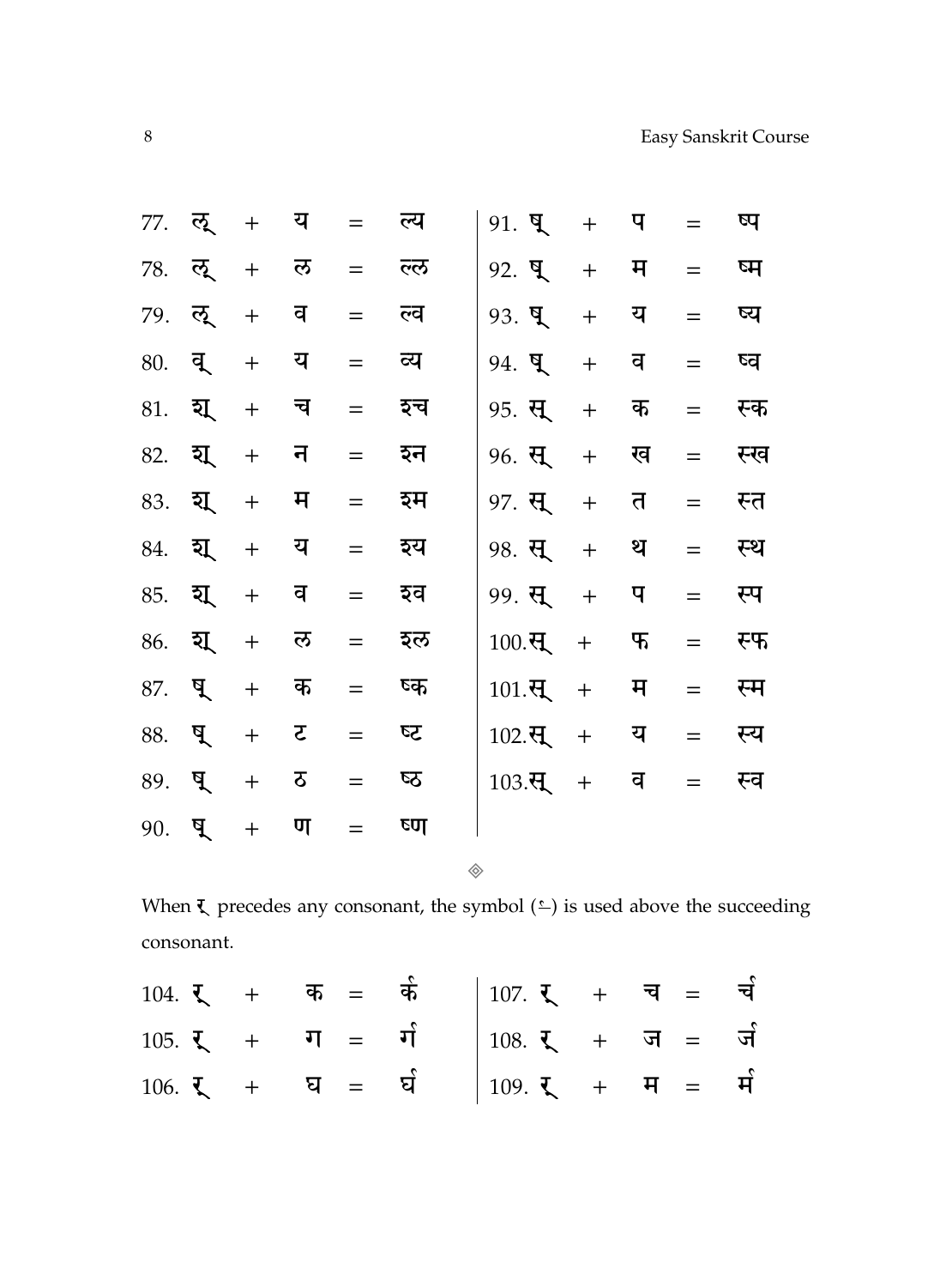When  $\bar{\tau}$  follows a consonant it is represented with a slanting line below the preceding consonant.

| 110. क् + र = क्र                                       |  |  | $117.$ व् + र = ब्र                                     |  |  |  |
|---------------------------------------------------------|--|--|---------------------------------------------------------|--|--|--|
| 111. <i>ख</i> <sub>+</sub> र = ख                        |  |  | 118. $H + T = H$                                        |  |  |  |
| $112.$ $\overline{1}$ + $\overline{1}$ = $\overline{2}$ |  |  | 119. $H + I = H$                                        |  |  |  |
| $113.$ घू + र = घ्र                                     |  |  | $120.$ $\overline{q}$ + $\overline{t}$ = $\overline{q}$ |  |  |  |
| 114. जू + र = ज्र                                       |  |  | $121.$ श्य + र = श्र                                    |  |  |  |
| $115.$ $\zeta + \zeta = \zeta$                          |  |  | 122. सू + र = स्र                                       |  |  |  |
| 116. $\frac{1}{4} + \frac{1}{8} = \frac{1}{4}$          |  |  | 123. हू + र = ह                                         |  |  |  |

When certain consonants combine with  $\tau$ , the  $\tau$  sound is represented by the symbol ( $\zeta$ ) written below the consonant.

| $124.$ छू + र = छ्                                      |  |  | 127. डू + र = ड्र                                       |  |  |  |
|---------------------------------------------------------|--|--|---------------------------------------------------------|--|--|--|
| $125.$ $\zeta$ + $\zeta$ = $\zeta$                      |  |  | $128.$ $\overline{6}$ + $\overline{6}$ = $\overline{6}$ |  |  |  |
| $126.$ $\overline{Q}$ + $\overline{V}$ = $\overline{Q}$ |  |  |                                                         |  |  |  |
| Some more conjunct consonants:                          |  |  |                                                         |  |  |  |
| $129.$ क् + न = क्र                                     |  |  | $134.$ $\sqrt{2}$ + $\sqrt{7}$ = $\sqrt{2}$             |  |  |  |
| $130.$ खू + न = ख्न                                     |  |  | $135.7 + 7 = 7$                                         |  |  |  |
| $131. \ \ \nabla + \ \ \nabla = \ \ \nabla$             |  |  | $136. \mathbf{q} + \mathbf{q} = \mathbf{q}$             |  |  |  |
| $132.$ $\sigma$ + $\sigma$ = $\sigma$                   |  |  | $137. q + q = q$                                        |  |  |  |
| $133. \t{d} + \t{d} = \t{d}$                            |  |  | $138.$ भू+ न = भ्र                                      |  |  |  |
|                                                         |  |  |                                                         |  |  |  |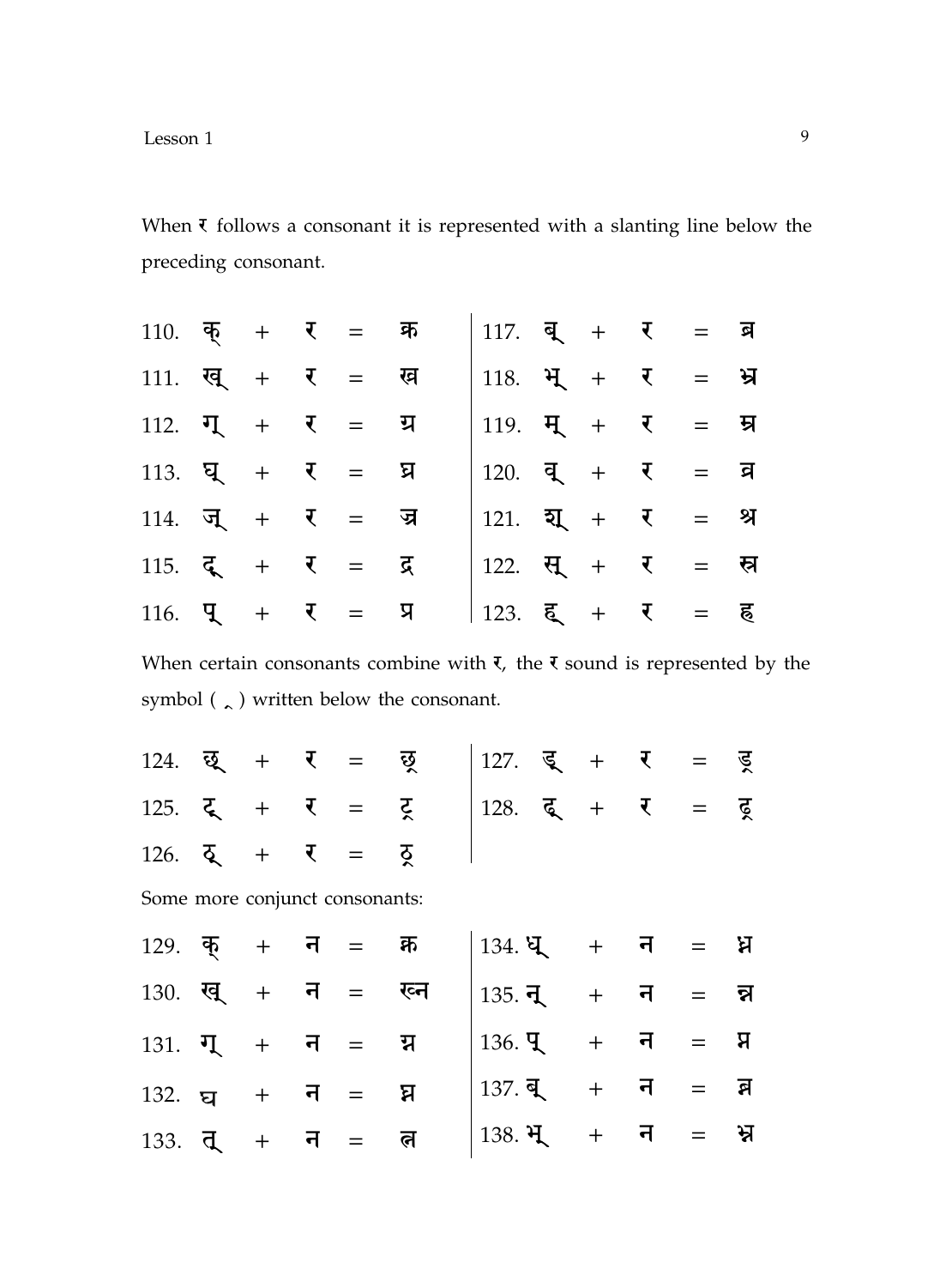| 139. | म् | $+$                              | न |     | म्न  | 158. | दू | $\ddot{}$         | द् | $=$ | द्द            |
|------|----|----------------------------------|---|-----|------|------|----|-------------------|----|-----|----------------|
| 140. | व् | $\ddot{}$                        | न | $=$ | व्र  | 159. | दू | $+$               | ध  | $=$ | द्ध            |
| 141. | য্ | $\qquad \qquad +$                | न | $=$ | श्न  | 160. | द् | $\ddot{}$         | भ  | $=$ | द्भ            |
| 142. | स् | $\! +$                           | न | $=$ | स्न  | 161. | द् | $\ddot{}$         | म  | $=$ | द्म            |
| 143. | ह् | $\! +$                           | न | $=$ | ह्   | 162. | द् | $\ddot{}$         | य  | $=$ | द्य            |
| 144. | क् | $\! +$                           | ल | $=$ | क्रु | 163. | द् | $\ddot{}$         | व  | $=$ | द्व            |
| 145. | ङ् | $\ddot{}$                        | क | $=$ | ङ्क  | 164. | दू | $\ddot{}$         | ब  | $=$ | द्व            |
| 146. | ङ् | $^{+}$                           | ख | $=$ | ह्व  | 165. | पू | $\ddot{}$         | त  | $=$ | $\overline{B}$ |
| 147. | ङ् | $\begin{array}{c} + \end{array}$ | ग | $=$ | ৰ্ষ  | 166. | ऌ् | $+$               | ल  | $=$ | छ              |
| 148. | च् | $+$                              | च | $=$ | च    | 167. | য্ | $\ddot{}$         | च  | $=$ | श्च            |
| 149. | जू | $\qquad \qquad +$                | ज | $=$ | ज    | 168. | য্ | $\ddot{}$         | ल  | $=$ | श्लु           |
| 150. | ञ् | $\qquad \qquad +$                | च | $=$ | ন্ব  | 169. | য্ | $+$               | व  | $=$ | श्व            |
| 151. | ञ् | $+$                              | ज | $=$ | ञ्ज  | 170. | ष् | $+$               | ट  | $=$ | ß              |
| 152. | ट् | $\qquad \qquad +$                | ट | $=$ | ट्ट  | 171. | ष् | $\ddot{}$         | ठ  | $=$ | ß              |
| 153. | ठ् | $+$                              | य | $=$ | ठच   | 172. | ह् | $+$               | ण  | $=$ | ह्ण            |
| 154. | डू | $+$                              | य | $=$ | डच   | 173. | ह् | $+$               | म  | $=$ | ह्म            |
| 155. | दू | $\ddot{}$                        | य | $=$ | ढच   | 174. | ह् | $\ddot{}$         | य  | $=$ | ह्य            |
| 156. | त् | $+$                              | त | $=$ | त्त  | 175. | ह् | $\ddot{}$         | ल  | $=$ | ह              |
| 157. | द् | $\boldsymbol{+}$                 | ग | $=$ | द्ग  | 176. | ह् | $\qquad \qquad +$ | व  | $=$ | ह्व            |
|      |    |                                  |   |     |      |      |    |                   |    |     |                |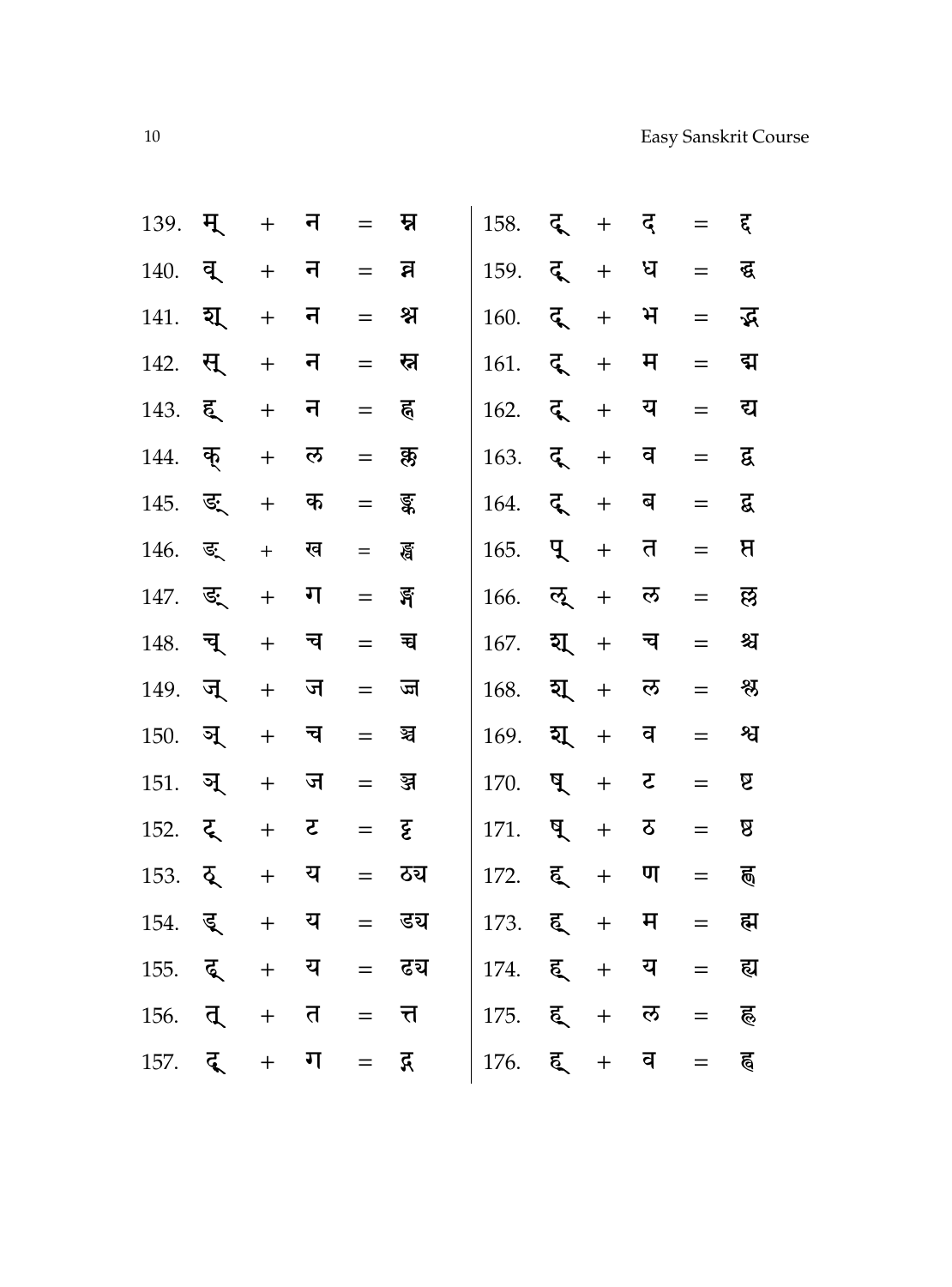Lesson 1

Note the following conjunct consonants. Their forms make them unique.

|                     |  |  | $177.$ क् + ष = क्ष   179. ज् + ञ = इा |  |  |  |
|---------------------|--|--|----------------------------------------|--|--|--|
| $178.$ त् + र = त्र |  |  |                                        |  |  |  |

Given below are a few conjunct consonants that are formed by the combination of three consonants.

| $180.$ क् + त् + व = क्त्व                                                                |  |  |  |                             | 194. $\overline{q}$ + $\overline{r}$ + $\overline{q}$ = $\overline{r}$                                                               |  |  |  |                                                                          |
|-------------------------------------------------------------------------------------------|--|--|--|-----------------------------|--------------------------------------------------------------------------------------------------------------------------------------|--|--|--|--------------------------------------------------------------------------|
| $181.$ क् + घ् + ण = क्ष्ण                                                                |  |  |  |                             | 195. त् + स् + न = त्स्न                                                                                                             |  |  |  |                                                                          |
| 182. $\overline{\phi} + \overline{q} + \overline{q} = \xi \overline{q}$                   |  |  |  |                             |                                                                                                                                      |  |  |  | $196.$ तू + सू + य = त्स्य                                               |
| $183.$ क् + ध् + य = क्ष्य                                                                |  |  |  |                             |                                                                                                                                      |  |  |  | 197. $\vec{\xi}$ + $\vec{\xi}$ + $\vec{\xi}$ + $\vec{\xi}$ = $\vec{\xi}$ |
| $184.$ क् + घ् + व = क्ष्व                                                                |  |  |  |                             | $198.$ दू + भू + य = द्भय                                                                                                            |  |  |  |                                                                          |
| $185.$ $\overline{1}$ + $\overline{1}$ + $\overline{1}$ + $\overline{4}$ = $\overline{1}$ |  |  |  |                             | $199.$ $\zeta + \zeta + \zeta = \zeta$                                                                                               |  |  |  |                                                                          |
|                                                                                           |  |  |  | $186.$ ड्. + क् + त = ड्क्त | 200. $\overline{q}$ + $\overline{q}$ + $\overline{q}$ = $\overline{r}$                                                               |  |  |  |                                                                          |
|                                                                                           |  |  |  | $187.$ ड्. + घ् + य = ड्य्य | 201. $\overline{q}$ + $\overline{q}$ + $\overline{r}$ = $\overline{r}$                                                               |  |  |  |                                                                          |
| 188. च् + छ् + र = न्छ्                                                                   |  |  |  |                             | 202. $\vec{q}$ + $\vec{q}$ + $\vec{q}$ = $\vec{r}$                                                                                   |  |  |  |                                                                          |
|                                                                                           |  |  |  | $189.$ च् + छ् + व = च्छ्व  | 203. $\overline{q}$ + $\overline{q}$ + $\overline{r}$ = $\overline{r}$                                                               |  |  |  |                                                                          |
| $190.$ ण + ट् + य = ण्ट्य                                                                 |  |  |  |                             | 204. $\overline{q}$ + $q$ + $\overline{q}$ = $\overline{r}$                                                                          |  |  |  |                                                                          |
| 191. $\overline{d}$ + $\overline{d}$ + $\overline{d}$ = $\overline{d}$                    |  |  |  |                             | 205. $H + H + \bar{L} = H$                                                                                                           |  |  |  |                                                                          |
| 192. $\overline{d}$ + $\overline{q}$ + $\overline{t}$ = $\overline{c}$                    |  |  |  |                             | 206. $\overline{\mathbf{L}}$ + $\overline{\mathbf{L}}$ + $\overline{\mathbf{L}}$ + $\overline{\mathbf{L}}$ = $\overline{\mathbf{L}}$ |  |  |  |                                                                          |
| 193. $\overline{d}$ + $\overline{H}$ + $\overline{u}$ = $\overline{c}$ $\overline{u}$     |  |  |  |                             | 207. $\zeta$ + $\zeta$ + $\zeta$ = $\zeta$                                                                                           |  |  |  |                                                                          |